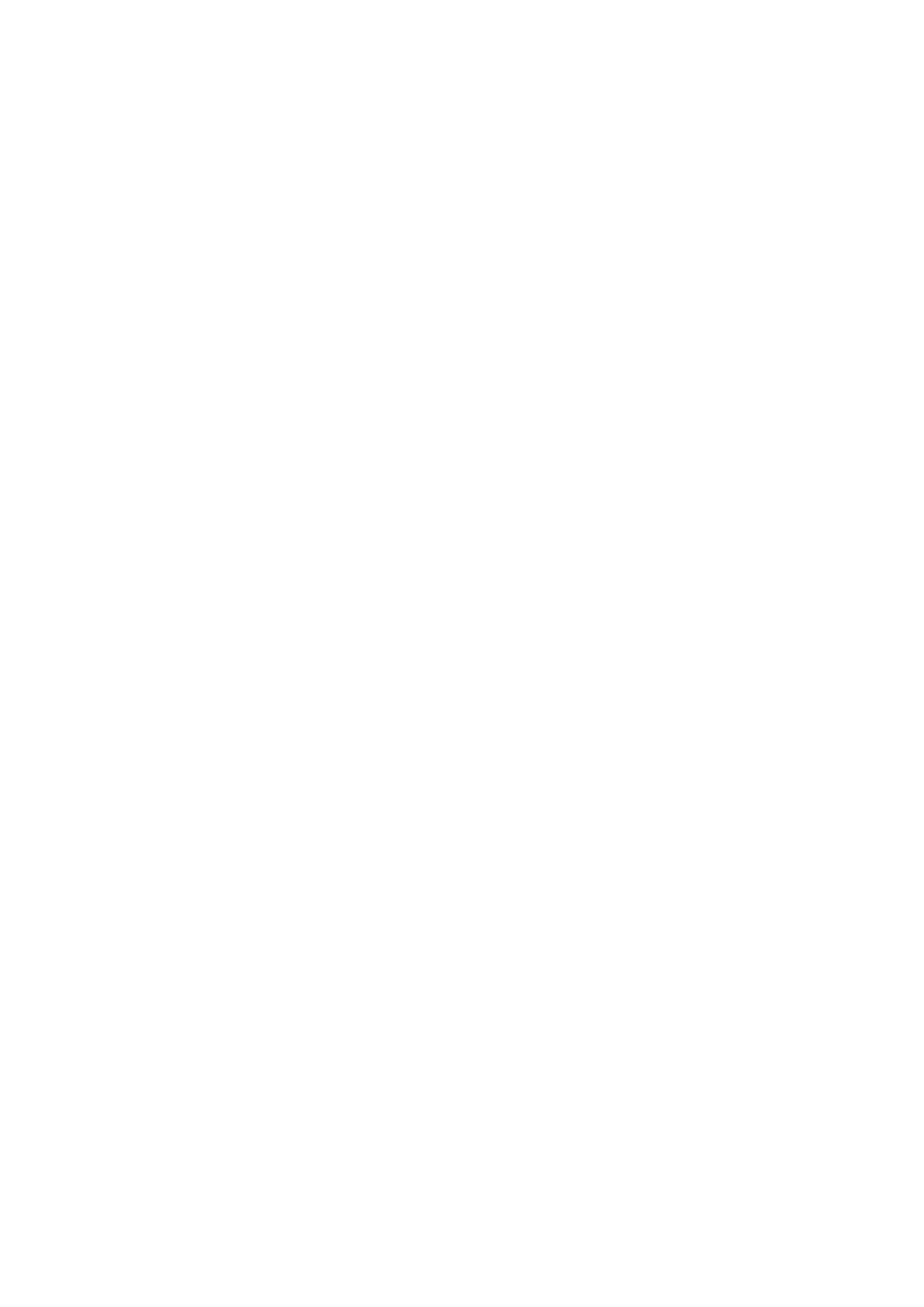# **I. Introduction**

1. The Subregional Office for Central Africa of the Economic Commission for Africa (ECA), in partnership with the Ministry of Economy, Planning, Statistics and Regional Integration, organized the thirty-seventh session of the Intergovernmental Committee of Senior Officials and Experts for Central Africa from 6 to 10 December 2021. The theme of the session was "Fostering leadership and transformational change for economic diversification in Central Africa".

2. The main objective of the session was to thoroughly review the state of leadership and transformational change in Central Africa, identify gaps and propose practical ways of bolstering the understanding and practice of both interlaced concepts to accelerate economic diversification in the subregion.

3. It was also to examine statutory issues related to the functioning of the Subregional Office, as set out in its activity report for 2020–2021.

# **II. Attendance**

4. Around 100 participants took part in the session, either in person or online. The following countries were represented: Burundi, Cameroon, Central African Republic, Chad, Congo, Democratic Republic of the Congo, Equatorial Guinea, Gabon, and Sao Tome and Principe.

5. Representatives of the following institutions and organizations also took part: Economic Community of Central African States, Central African States Development Bank, Subregional Institute for Statistics and Applied Economics, Central Africa Power Pool, Africa Finance Corporation, French Development Agency, University of Cape Town (South Africa), United Nations Regional Office for Central Africa, United Nations Conference on Trade and Development, United Nations Environment Programme, Subregional Office of the United Nations Industrial Development Organization, Subregional Office for Central Africa of the Food and Agriculture Organization of the United Nations, African Development Bank, United Nations Development Programme (offices in the Congo and Gabon), Resident Coordinator offices in Cameroon and the Congo.

6. Experts and moderators from a range of backgrounds enriched the discussions through their extensive knowledge of the topics addressed.

7. The Subregional Office for Central Africa and the Minister of Economy, Planning, Statistics and Regional Integration of the Congo acted as the secretariat of the session.

## **III. Opening ceremony**

8. The opening ceremony was presided over by the Minister of Economy, Planning, Statistics and Regional Integration of the Congo, Ingrid Olga Ghislaine Ebouka-Babackas. Addresses were delivered by the Executive Secretary of the Economic Commission for Africa, Vera Songwe; the Commissioner for the Environment, Natural Resources, Agriculture and Rural Development of the Commission of the Economic Community of Central African States, Honoré Tabuna; and the Minister of Economy, Planning, Statistics and Regional Integration of the Congo, who opened the session.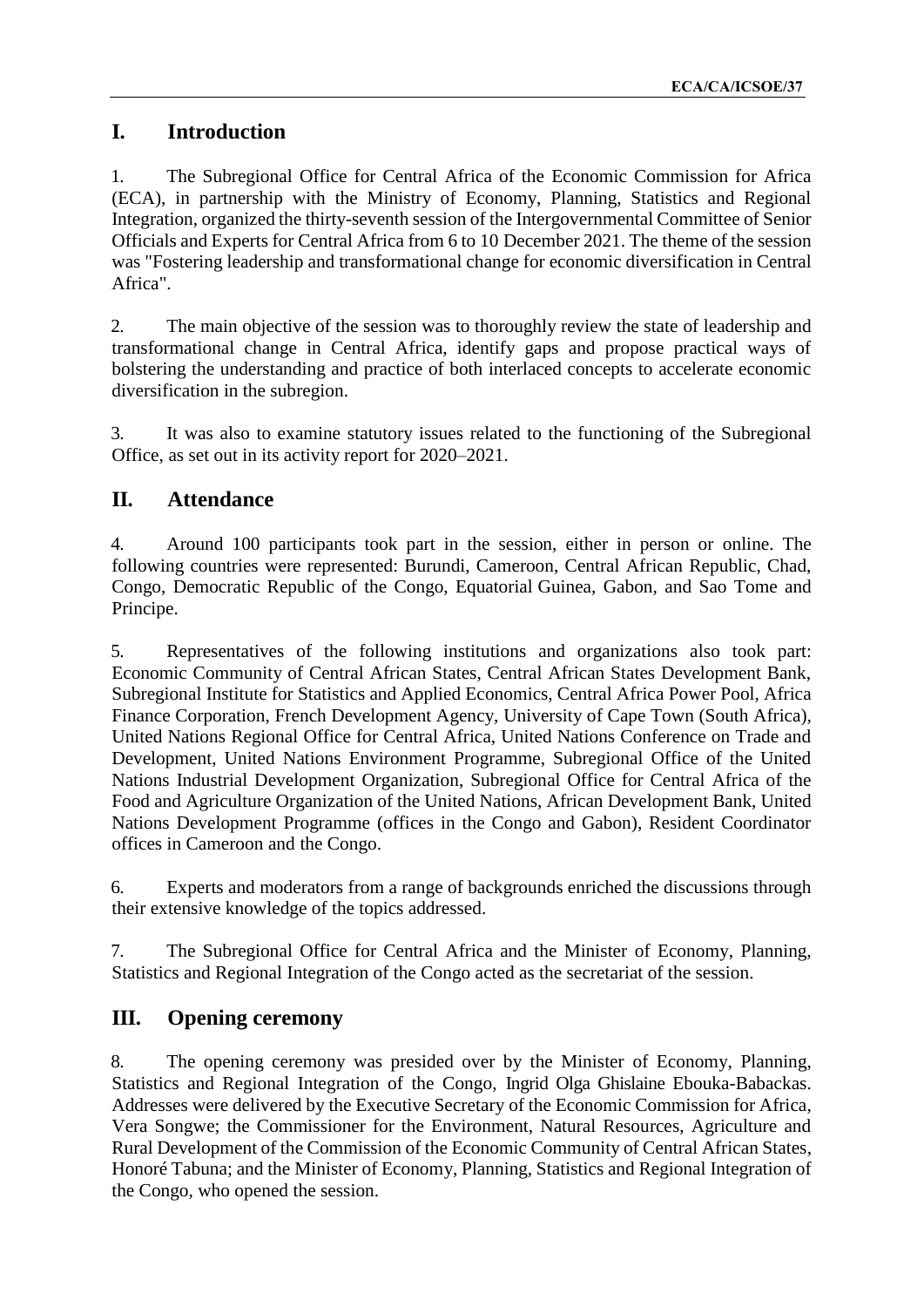## **IV. Election of the Bureau**

9. Participants unanimously elected the following Bureau:

Chair: Congo Vice-Chair: Gabon Rapporteur: Burundi

## **V. Adoption of the agenda and programme of work**

10. The agenda and programme of work were adopted.

## **VI. Conduct of deliberations**

11. The session was conducted in the form of hybrid plenary meetings combined with parallel meetings for more in-depth discussions. For each agenda item, a presentation was delivered and was followed by discussions.

### **(a) Presentation of the working paper "A trip to 2030: fostering leadership and transformative change for economic diversification in Central Africa"**

12. The Intergovernmental Committee's working paper was presented by Desta Mebratu, a professor at Stellenbosch University in South Africa. Mr. Mebratu began by connecting the theme of the Committee's current session with that of the previous one. He recalled that an outcome of the thirty-sixth session had been the declaration of the decade of economic diversification in Central Africa for the period 2021–2030. He indicated that participants had unanimously agreed that the decade should be accompanied by leadership and transformational changes to achieve economic diversification. He reminded participants that, over the years, many policies, plans and strategy documents had addressed the urgent need for economic diversification in the Central African subregion. He explained that weak economic diversification had made many Central African economies heavily dependent on exports of a small basket of goods and services. He added that industrial policies to promote economic diversification would need strong leadership and suitable institutions in order to be successful. He said that leadership was less about the leader or chief executive and more about the leadership group drawn from the political and management segments of the State, the private sector and civil society who were capable of directing change towards the desired outcomes. He then listed six critical conditions for effective transformational leadership in pursuit of economic diversification: the fostering of mutual interests between businesses and ruling elites in promoting clear and strong commitments to accelerated economic diversification; creating "pockets of efficiency" between ruling elites and civil servants; building relationships of trust and institutional mechanisms that enabled learning for productivity improvements between State civil servants and businesses; building partnerships between businesses and civil society; forging trust between civil society and State civil servants; and promoting the accountability of ruling elites vis-à-vis civil society to limit extractive rent.

13. He highlighted a series of priority actions that had excellent potential to catalyse economic diversification in a changing and broader global context. The actions involved, in particular, leveraging global decarbonization for low-carbon development by accelerating the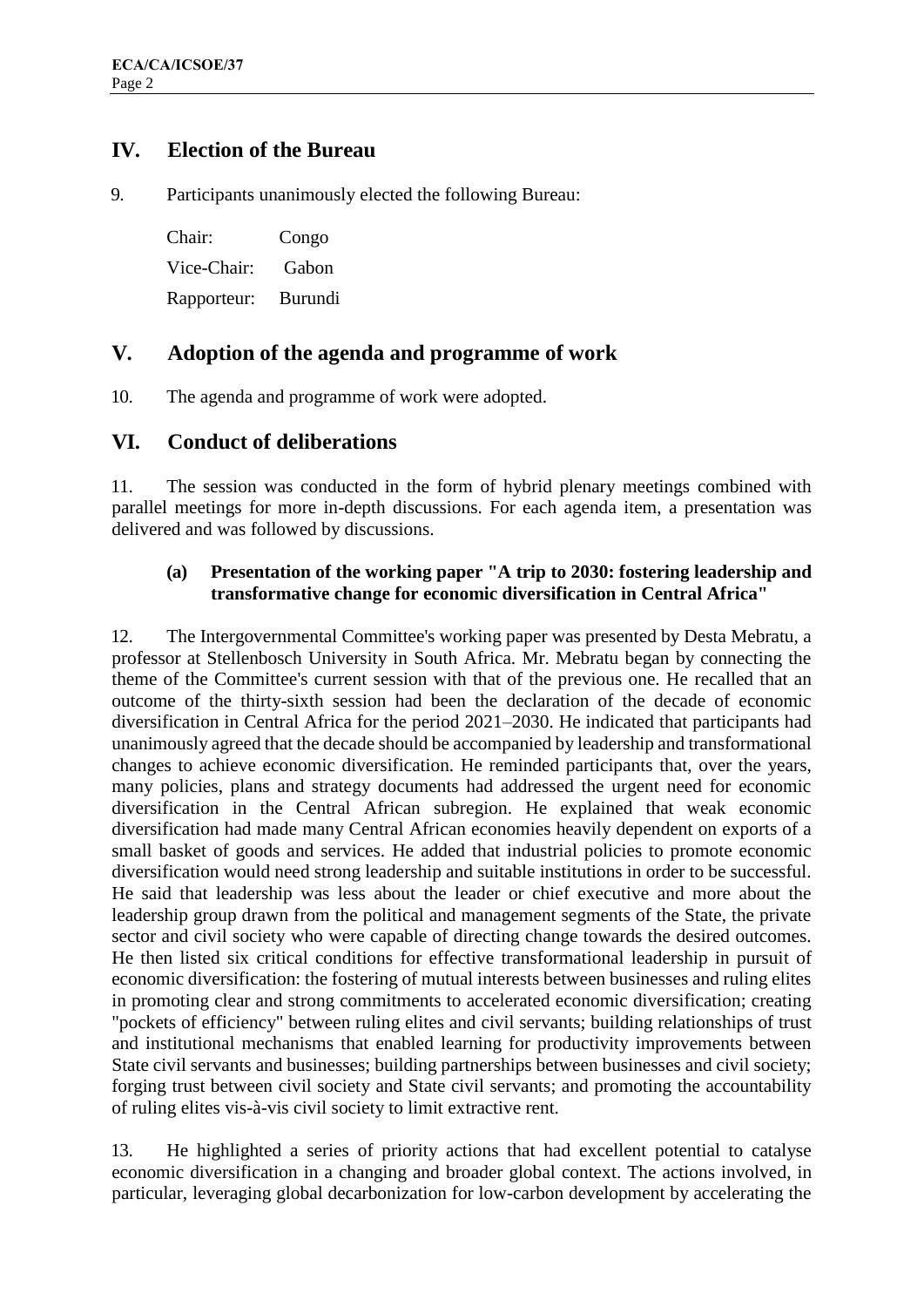mobilization of renewable energies; promoting the development of infrastructure for a green economy; accelerating digitalization; and redesigning financial flows, with particular emphasis on strengthening Central African financial institutions.

### **(b) High-level dialogue on the theme "Fostering leadership and transformative change or economic diversification in Central Africa"**

14. The presentation of the working paper led to discussions as part of a high-level dialogue moderated by the journalist Novella Nikwigize. The panel members were Ms. Ebouka-Babackas; Mr. Tabuna; the Deputy Executive Secretary of ECA, Antonio Pedro; the Director of the African Centre for Cities, Edgar Pieterse; the Managing Director of Youth Employment Services Cameroon, Gilbert Ewehmeh; and Wilfred Mbacham.

15. Ms. Ebouka-Babackas shared the experience of the Congo as it finalizes its new national development plan for 2022–2026. She said that, through the development plan, her country was looking to diversify the national economy by focusing its efforts on growth sectors during the current economic and financial crisis in the Congo. The country had been able to develop the plan thanks to a participatory process involving all stakeholders: public authorities, non-governmental organizations, national institutions, the private sector and Parliament. Under the plan, the Government had prioritized agriculture, digital technology, real estate, industry and special economic zones while also seeking to develop areas of support, with a particular focus on inclusive social development. She said that the country needed well-educated young people with business skills and a business environment that would allow them to create and take advantage of opportunities. As part of its monitoring and evaluation of the plan, the Government intended to address the challenges and overcome the barriers that were obstructing the production of statistical data. She emphasized how important it was to have the same tools to compare the progress of the Congo with that of its neighbouring countries and partners. Suitable data comparison tools remained vital for good-quality comparative analysis.

16. Mr. Pedro emphasized how economic diversification had played a central role in political discourse for many years and called for a paradigm shift to end the stalled implementation of the programme. He noted that economic diversification had consolidated its place in the subregion's strategic and political frameworks since the adoption of the Douala Consensus. The Democratic Republic of the Congo-Africa Business Forum was, he said, an example of transformational leadership for economic diversification. In his view, it was important to compare the comparative advantages of each country in order to engage in productive partnerships, including financial partnerships, for successful economic diversification. He said that transformational leadership should be promoted through a combination of economic, political and social tools and guided by a sound economic analysis as part of a vision to create shared value, with all people allowed to join the discussion and make use of the opportunities available. He reported on the programme designed to mobilize the geographical information system to support planning, which allowed detailed mapping of existing resources for local and national development. The tool addressed both socioeconomic and biophysical resources and enabled much more effective planning, thus informing local, national and subregional transformational changes. He said that establishing zones for growth hubs, such as the Kribi-Edéa-Douala growth triangle, provided the potential for developing pilot spaces and showed that ambitions to industrialize individual countries and the subregion as a whole were feasible.

17. Mr. Ewehmeh described small and medium-sized enterprises as the backbone of the African economy, noting that they employed mainly women and young people, who were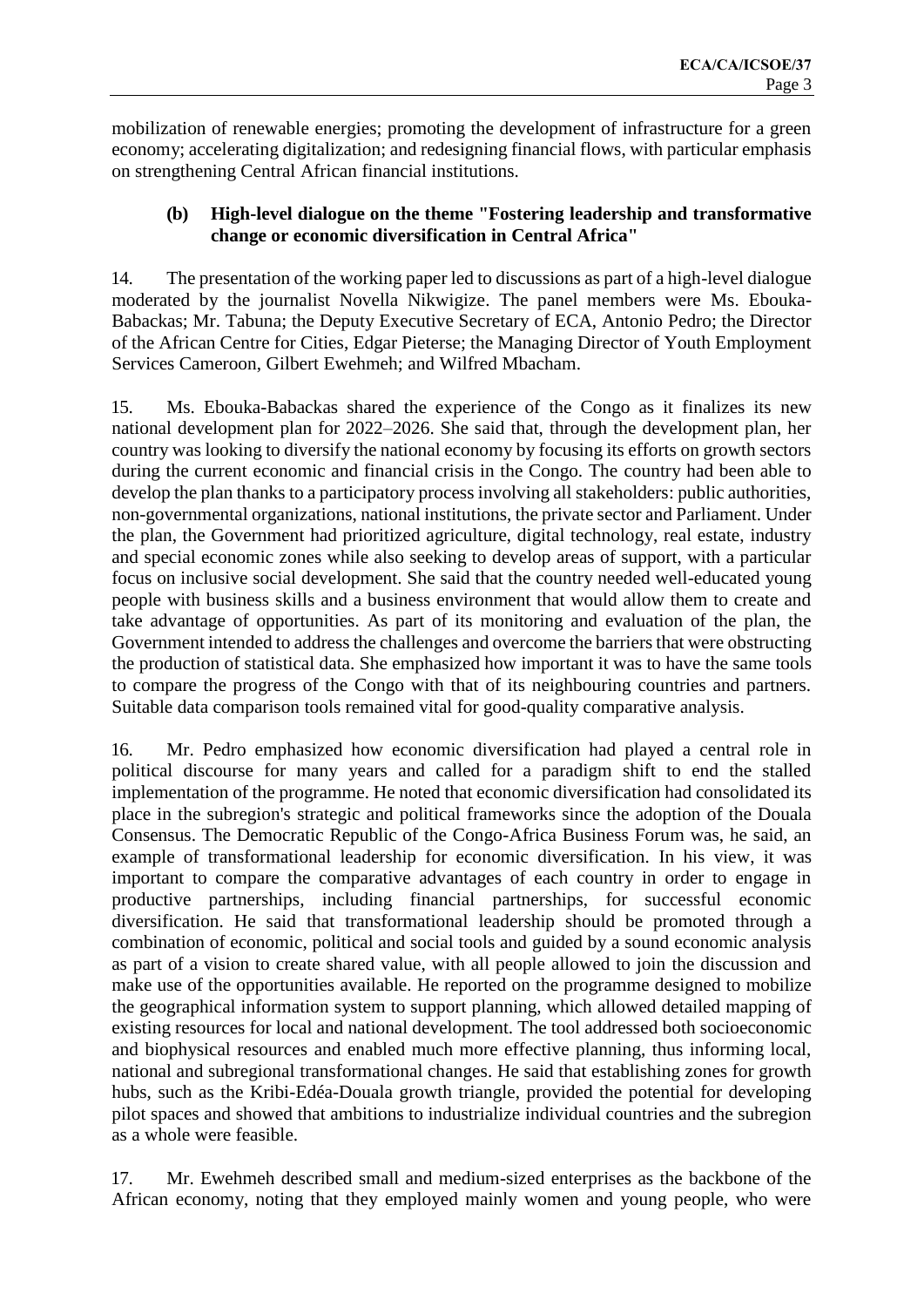vulnerable members of society. He drew attention to the specific challenges that start-ups and small and medium-sized enterprises faced in Central Africa, where greater emphasis was placed on political leadership than on economic leadership. Noting that most start-ups went bankrupt within three years, he said that they had to overcome many challenges, in particular the lack of financing, with major investors often discouraged by political instability and the shortage of infrastructure.

18. Mr. Mbacham indicated that Central Africa was accustomed to producing and marketing pharmaceutical goods, with its rich pharmacopoeia thanks to the diverse natural resources in the forests and savannah of the subregion. The African pharmacopoeia sector was run by households and cooperatives as well as foreign companies established during the colonial era. The outbreak of coronavirus disease (COVID-19), however, had raised global awareness of the problems that Africa encountered in manufacturing and marketing its own pharmacopoeia products and other pharmaceutical goods. The specific problems were weak communication and training capacities, insufficient equipment, poor access to regional and global markets for African pharmaceuticals and governance challenges in the pharmaceutical industry.

19. Mr. Pieterse noted that urbanization was taking place more quickly in Africa than on any other continent and that the African population was projected to double in the next 30 years, with millions more people living in urban areas. African cities, however, faced numerous problems that were holding back their development. Those problems included some of the highest population growth in the world, environmental sustainability concerns, the weak financing of economies and a development drive in which human capital was undermobilized.

20. Mr. Tabuna expressed the determination of the Economic Community of Central African States to account for the subregion's natural capital and its enormous potential, in particular its uranium, wind power, forests and water. He called for improvements to private sector development with enough opportunities for the local small and medium-sized enterprises sector to grow more quickly.

### **(c) Round table on the development and implementation of industrialization and economic diversification strategies and policies: the role of transformational leadership in Central Africa**

21. Following on from the discussions raised by the secretariat's working paper, a round table was held on the development and implementation of industrialization and economic diversification strategies and policies and the role of transformational leadership in Central Africa. The round table was moderated by the journalist Armelle Nke Nga. The panellists were Anne Nga Ngo, representing the Minister of Mines, Industry and Technological Development of Cameroon; the business leader Carole Mbessa, who runs the Cameroon Business Forum; the Africa Finance Corporation energy expert Margaret Oghumu; the Minister of Industry of the Democratic Republic of the Congo, Julien Paluku; Jean Luc Mastaki, representing the Subregional Office for Central Africa; and the adviser at the Ministry of Industry and Private Sector Promotion of the Congo, Guy Gervais Bouanga.

22. Nga Ngo explained that Cameroon had adopted an industrialization master plan. The main challenges to implementing the plan were the shortage of high-quality infrastructure, the pitfalls associated with technological development, the shortcomings of the financial environment, the need for fundamental reforms (basic infrastructure, skills training, digital infrastructure), assimilation of the plan and problems related to fiscal policy for a country that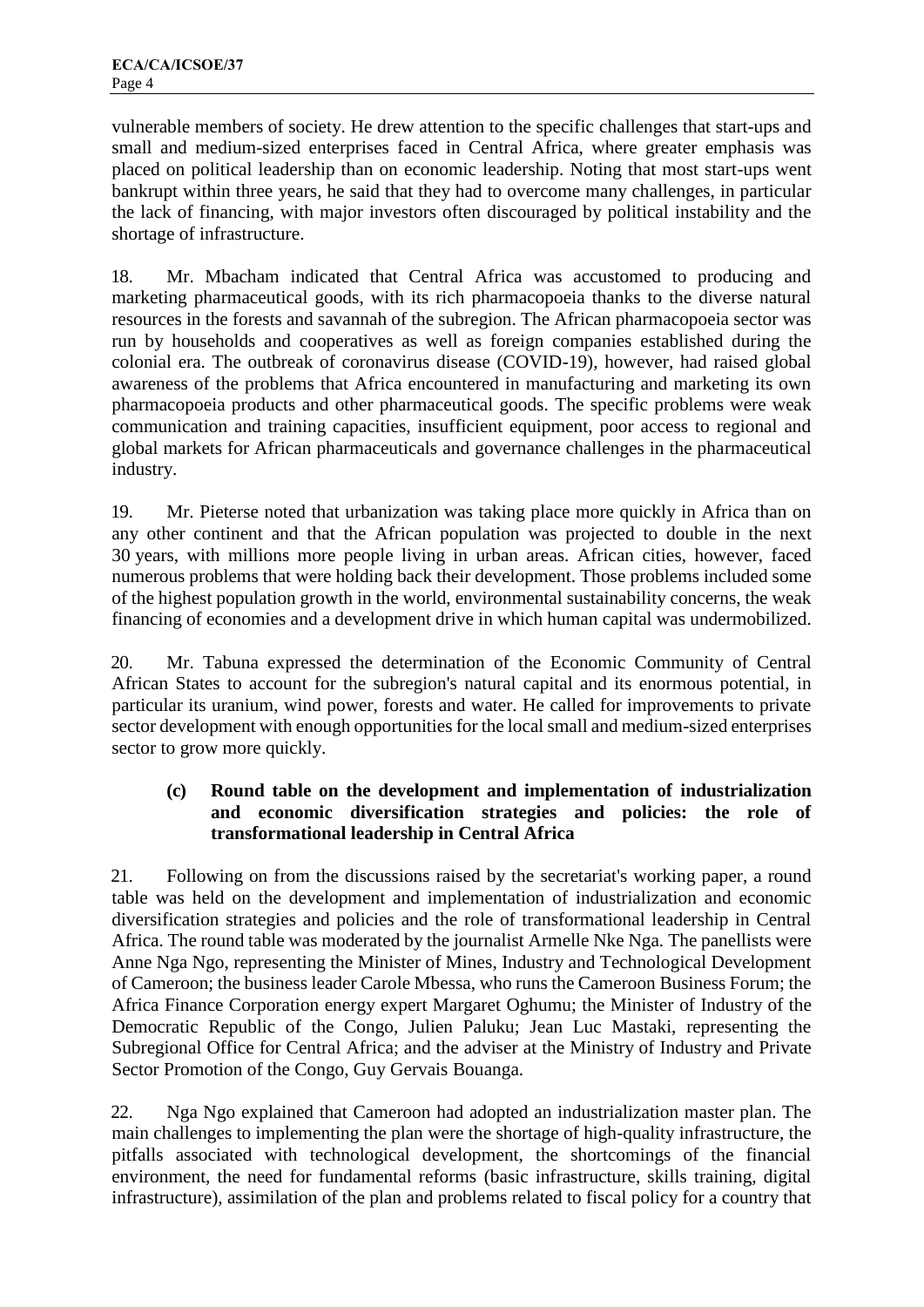had proclaimed its desire to develop its private sector and a middle class. Cameroon had also decided that it would launch special economic zones, in particular for wood processing, with support from ECA and the Africa Finance Corporation.

23. Ms. Mbessa provided additional information by presenting the strategic lines of action of the plan, focusing on agro-industry, energy and the chemical industry. She encouraged dissemination of the plan, training, a "change of mental software", and a deepening of the financial industry to place the subregion firmly on track for inclusive industrialization. Noting that the constraints of the industry were also linked to the size of the market, she suggested paying particular attention to developing the subregional market without neglecting the potential resulting security challenges. She mentioned the leading role that Cameroon was expected to play in the subregion's economic diversification and underlined the need for a proper communication and marketing strategy to support industrialization.

24. Ms. Oghumu underlined that hydroelectric dams would need to be built for Central Africa to have better access to energy and called upon leaders to take action to finally achieve the vision of building the world's largest dam in the subregion, given the potential of the River Congo, which was supported by in-depth studies. Implementing those multilateral projects would require good coordination among countries and stakeholders, greater private sector participation and efforts to ensure the maturity of bankable projects. Developing such infrastructure required discipline, transparency, communication and a concerted participatory approach in which local communities and residents were properly involved. The private sector's financing capacity needed to be strengthened through a regulatory framework to ensure that projects were covered by legislation, since the private sector always required guarantees. All African countries needed to ensure that they established regulatory frameworks to eliminate trade barriers and corruption.

25. Mr. Paluku said that Africa was the solution to the world's problems and underlined the key role that mobilizing strategic resources in the Congo basin had to play in the energy transition currently taking place, and therefore in combating the effects of climate change.

26. Mr. Mastaki stressed that it was important to process goods locally and that the opening of markets following the launch of the African Continental Free Trade Area would create opportunities, including to sell local value added goods. In the debate on the Area, attention should be given to the physical and institutional barriers that still impeded the movement of people and goods among Central African countries.

27. Mr. Bouanga stated the view that local industry was not developed enough to take advantage of the Area and recommended carrying out a general review of the current situation in industry and the private sector. Noting that most special economic zones were still in the experimental phase, he underlined how urgent it was to develop an economic model for Central Africa at a time when the subregion was working resolutely towards launching the first special economic zones. Given how rooted the new economic zones were in the export model, it was essential to reflect on the issue of trade barriers in the implementation of the Area, since certain African countries were still tempted to protect their markets against better structured economies.

28. The following major recommendations emerged from the panellists' contributions and the round-table discussion: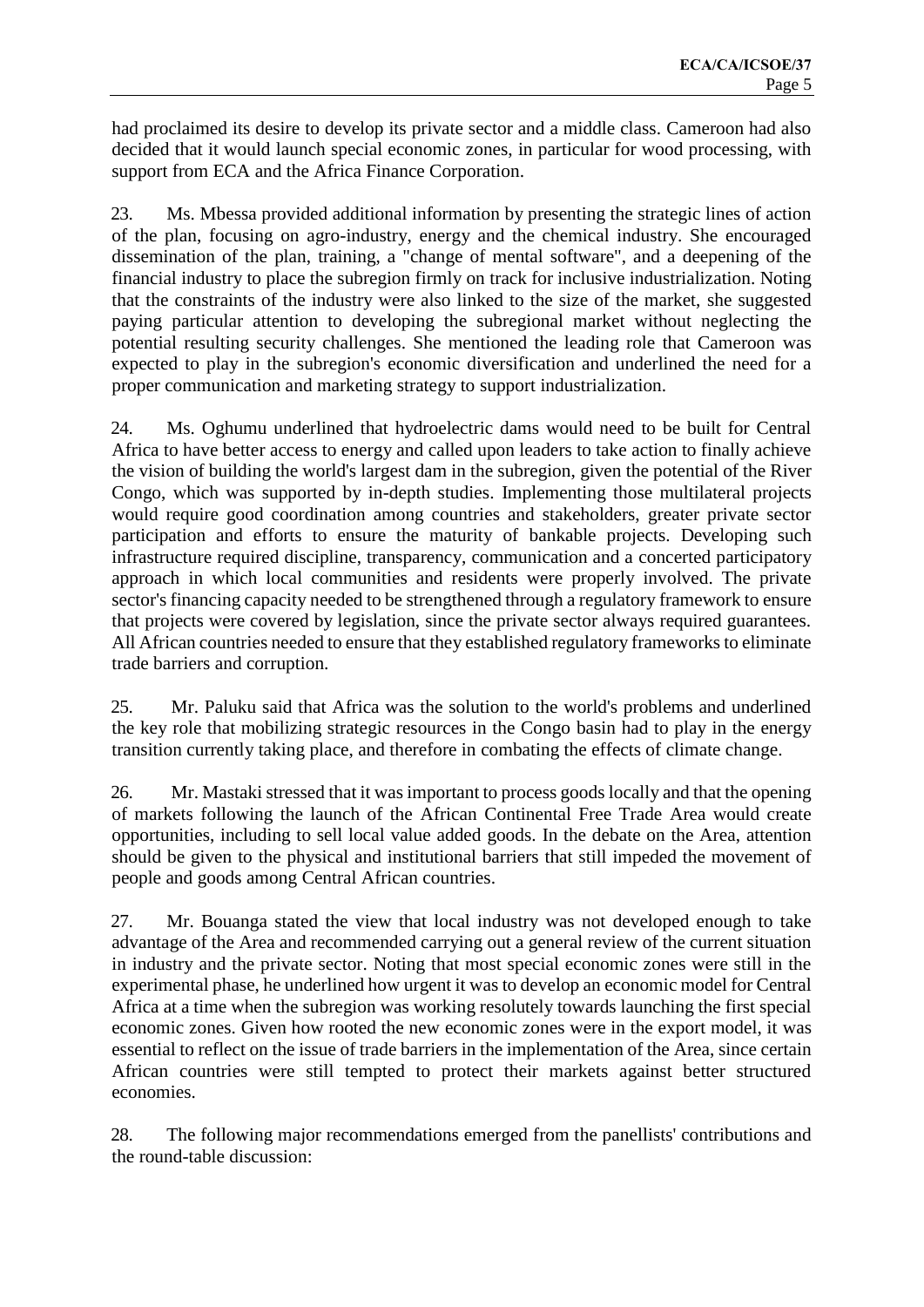- (a) African Governments need to address the challenges associated with removing obstacles to the development of the local industry through the following measures: strengthening institutional capacities in the value chain of the pharmaceutical sector and other sectors; strengthening the operational capacity of the African pharmaceutical industry; and facilitating access to international markets for African pharmaceutical goods;
- (b) African Governments are encouraged to find appropriate solutions to the challenges and obstacles that hinder the development of small and medium-sized enterprises. These include: building the capacity of small and medium-sized enterprises; implementing a guarantee policy to ensure better financing for such enterprises; facilitating their access to regional and global markets; and improving their access to basic infrastructure services (water, electricity, digital systems, roads and others);
- (c) African Governments need to address the challenges associated with urbanization and its role in supporting industrialization and the structural transformation of economies;
- (d) Efforts must be made to continue encouraging local processing by improving the development of competitive value chains rather than continuing to export raw materials;
- (e) In the area of incentives, urgent measures are needed to facilitate access to land, promote tax incentives and strengthen the capacities of financial regulatory authorities to fight corruption effectively;
- (f) Governments need to encourage career qualifications to boost the employability of young people while setting up financing mechanisms such as guarantee funds to promote youth entrepreneurship and encourage young people to work in the industrial sector;
- (g) An economic diversification framework needs to be designed and implemented at the subregional level to support national economic diversification strategies already in place;
- (h) The debate on the African Continental Free Trade Area must be inclusive and must take into account the challenges faced by small informal traders. A dialogue is needed between the public sector and the private sector to improve implementation of economic diversification strategies. Inclusive debate requires better mapping and segmentation of the private sector to improve mutual understanding of each other's challenges.

### **(d) Thematic group work**

29. The participants were divided into five groups to discuss the following topics in more detail:

- (a) Opportunities for economic diversification driven by environmental niches: the role of national and subregional leadership in Central Africa;
- (b) The removal of funding constraints for economic diversification in Central Africa: the role of transformational and innovative leadership;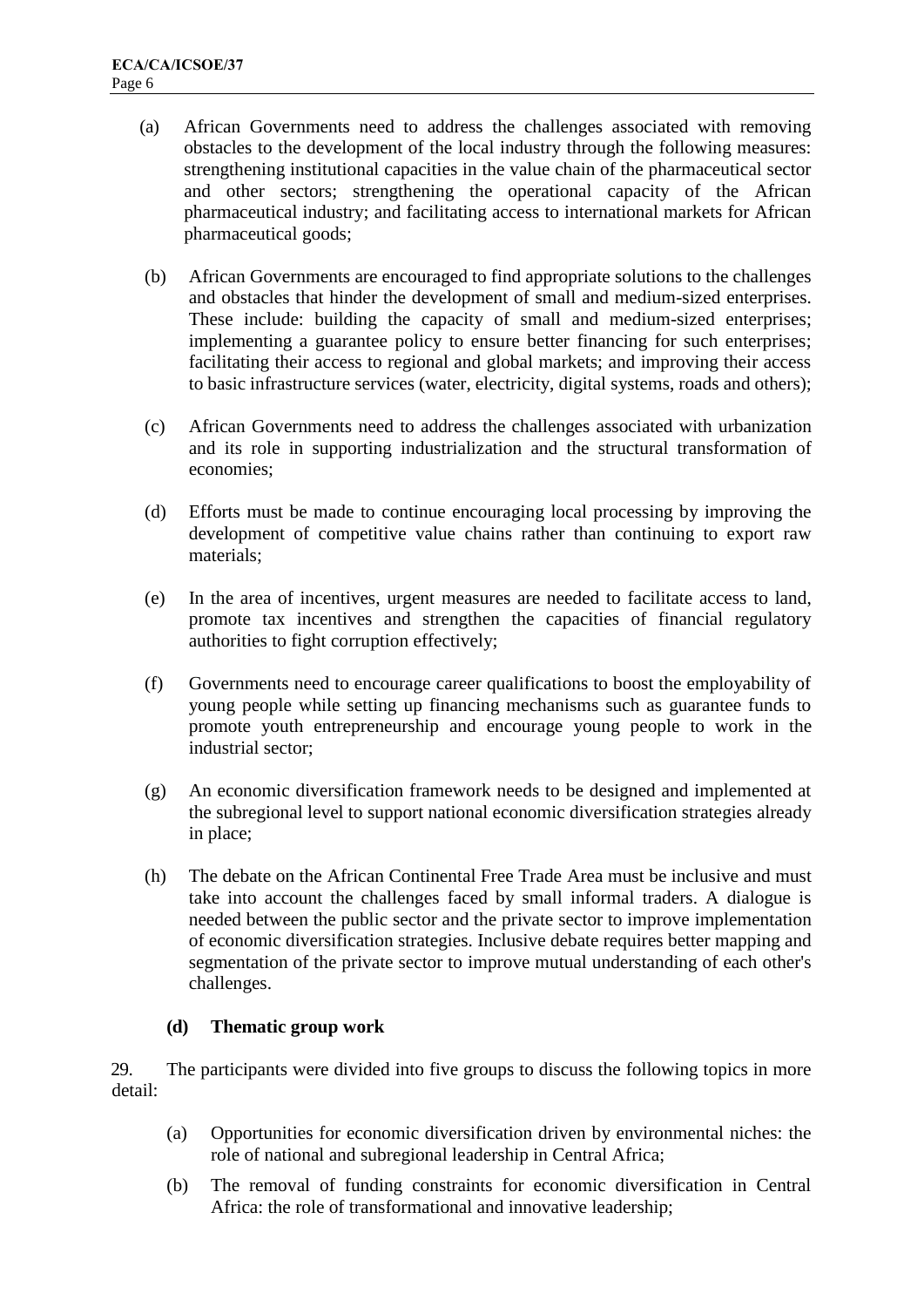- (c) Optimizing the role of the public and private sectors in promoting economic diversification: the responsibilities of each sector and the need for dialogue;
- (d) Transformational leadership: a better mix of the political, social and economic spheres and better practices in each sphere;
- (e) The development and implementation of industrialization and economic diversification strategies and plans in Central Africa: innovations for transformational leadership.

30. The results of the group work, including recommendations, were presented and discussed in plenary.

**(e) Presentation of the report on the activities carried out by the ECA Subregional Office for Central Africa since the thirty-sixth session of the Intergovernmental Committee and presentation of the work programme for the remainder of the 2021–2022 biennium**

31. The Office presented its results since the thirty-sixth session of the Intergovernmental Committee. In its strategic framework for 2021, the Office highlighted its ambition to achieve two results: greater economic diversification thanks to the adoption of policies and reforms; and a transition from the design to the implementation phase of the economic diversification strategies. The results are measured using the following four indicators:

**Indicator 1: Number of political decisions or reforms for economic diversification to which the Office contributed.** The Office contributed to three political decisions: the promotion of the Kribi-Edéa-Douala growth triangle; the adoption by certain countries, including Cameroon, of economic diversification and structural transformation as pillar 1 of the cooperation framework with the United Nations; and the inclusion of natural capital in the national accounts of Gabon;

**Indicator 2: Number of initiatives or tools launched or implemented by ECA.** These include the integrated planning and reporting toolkit and the introduction of the "Made in Central Africa" label to promote goods originating in the subregion;

**Indicator 3: Providing Central Africa with economic and trade models.** The Trade-Decision Support Model and the geographical information system for planning and for opportunity studies along development corridors were introduced in Cameroon and efforts are being made to extend them to other countries;

**Indicator 4: Developing or helping to develop bankable projects to promote nonoil investment.** The Office helped to develop and implement three special economic zones: one for wood in Cameroon, one for fertilizer and potash in the Congo and one for electric batteries in the Democratic Republic of the Congo.

32. The Office also presented its range of tools for carrying out analyses and building States' capacities in various areas. It highlighted the importance of the partnership that it had forged with African financial institutions for the development of special economic zones. The presentation concluded with the Office's strategic framework for 2022, which, building on the achievements of 2021, will focus on the adoption of six political changes to boost economic diversification and industrial development in Central Africa.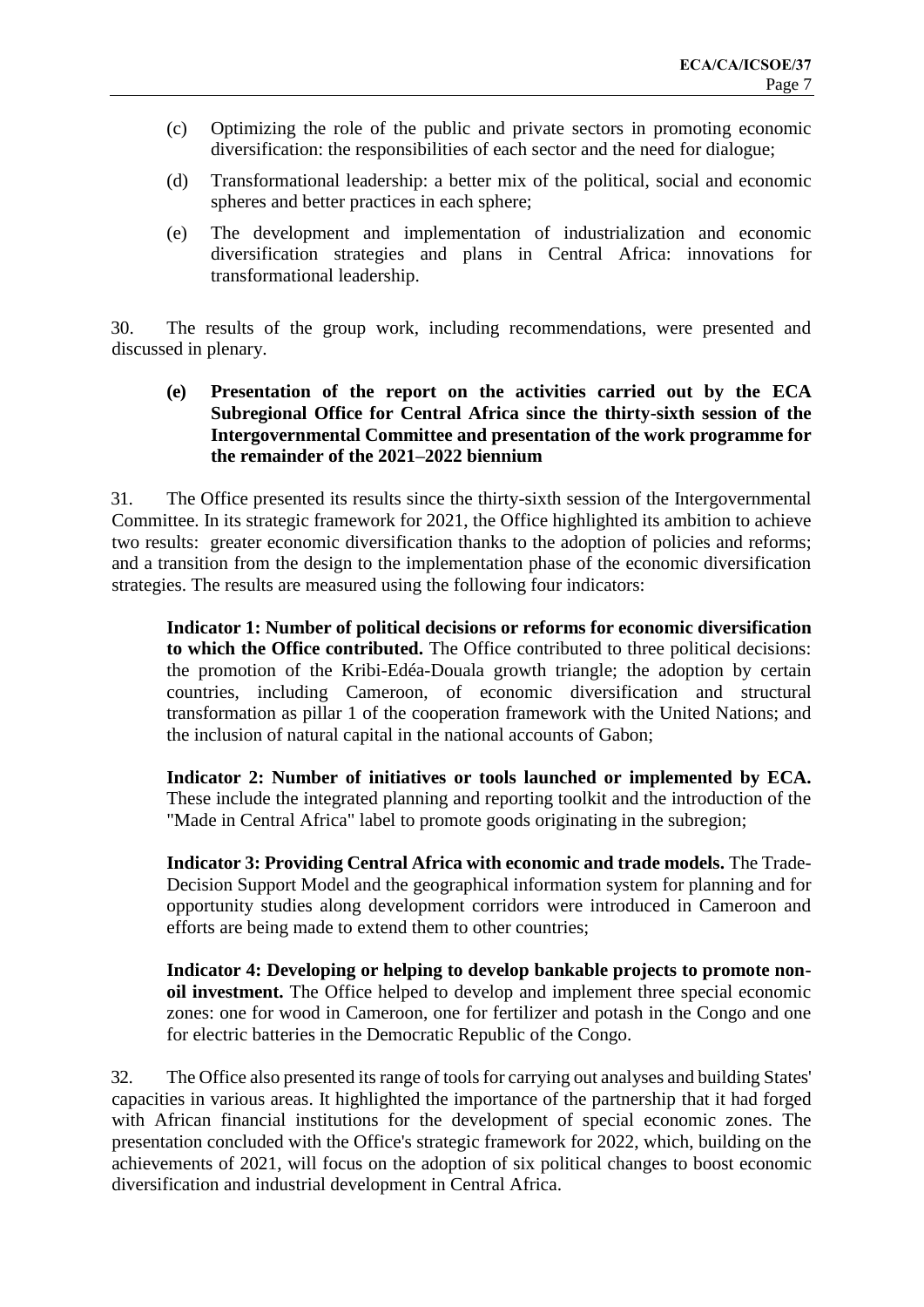## **VII. Other matters**

33. No other matters were raised.

## **VIII. Theme, date and venue of the next session of the Intergovernmental Committee**

34. The Committee unanimously adopted, as the theme of its next session, "Nextgeneration special economic zones for economic diversification and industrialization in Central Africa".

35. The ECA Subregional Office for Central Africa will, in due course, initiate a consultation process to determine the venue and date of the next session.

## **IX. Main recommendations resulting from the deliberations and relating to the main theme of the session**

36. Based on the discussions and debates that followed the presentation of the working paper for the session and the input both from the high-level panel and from the round table and thematic working groups, the Committee made the following recommendations:

### **(a) ECA and technical and financial partners should**:

- (i) Produce reports and develop statistical platforms and tools to evaluate leadership, to evaluate dialogue between public and private entities and to inform comparative analysis as part of the subregion's economic diversification;
- (ii) Increase the visibility and enlarge the footprint of ECA by engaging with member States and/or by informing them of the main fields of expertise to encourage them to request support as and when they need it;
- (iii) Expand coverage of ECA advisory services and technical cooperation to all countries in the subregion;
- (iv) Share the studies carried out in Cameroon with indigenous peoples and ensure that their interests are not ignored in the implementation of industrialization and economic diversification strategies in the subregion;
- (v) Mobilize the private sector and civil society organizations in implementing the economic diversification programme;
- (vi) Provide technical assistance with drafting or finalizing the strategic vision documents of countries in the subregion;
- (vii) Provide technical assistance with developing and/or operationalizing the strategy to implement the African Continental Free Trade Area;
- (viii) Develop natural capital accounting and help countries to have macroeconomic models that take environmental impact into account;
- (ix) Distribute knowledge products on diversification and industrialization in Central Africa.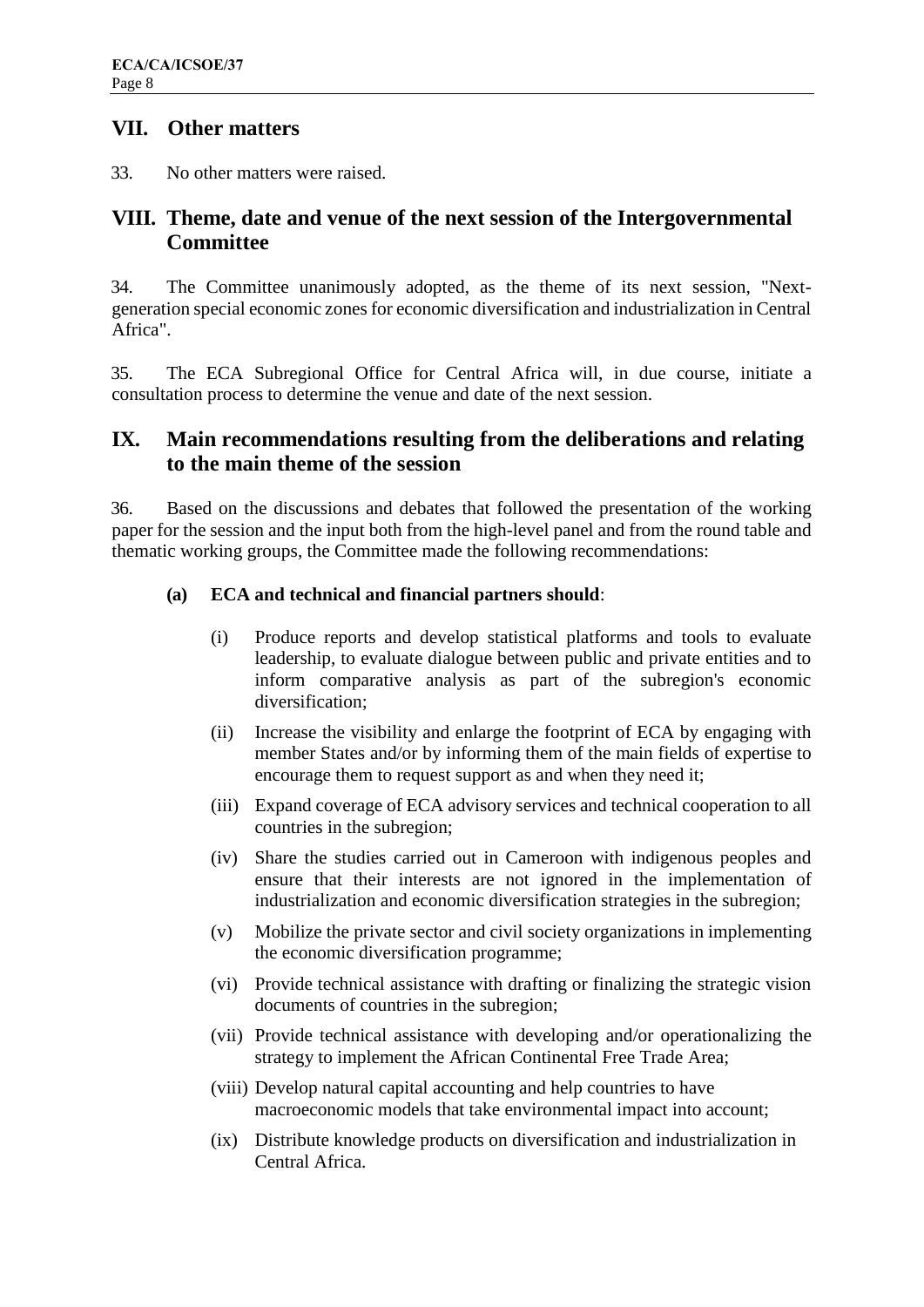#### **(b) States should**:

- (i) Strengthen the energy transition by improving the promotion of renewable energy and effectively accounting for natural capital;
- (ii) Advocate fiscal policy incentives without sacrificing the mobilization of domestic resources, which is the cornerstone of self-sustained development;
- (iii) Design, develop and/or update national environmental policies and set up an environmental charter to harmonize national and subregional environmental policies;
- (iv) Address the challenges linked to removing obstacles to the development of the local pharmaceutical industry through an integrated approach covering the entire value chain;
- (v) Create an environment that is conducive to the growth of small and medium-sized enterprises and industries by removing barriers that still hinder the growth of these enterprises, which make up the bulk of the Central African economy;
- (vi) Implement ambitious innovative urbanization strategies by aligning them with the industrialization goals of the countries in the subregion;
- (vii) Create legal, regulatory and institutional frameworks as key components of the overall system that will encourage economic diversification at the subregional and national levels, thus improving the structural transformation of economies;
- (viii) Support the development of incubators and accelerators for industrial firms in the subregion, encouraging initiatives by young entrepreneurs in particular;
- (ix) Strengthen the capacity of project leaders to take advantage of existing national, regional and international financing schemes;
- (x) Create a special team to monitor and evaluate the progress of regional integration and States' implementation of the recommendations;
- (xi) Decentralize and improve business start-up procedures while encouraging entrepreneurship classes in schools;
- (xii) Continue efforts to clean up government and to make anti-corruption measures effective;
- (xiii) Introduce incentives to promote local entrepreneurship and encourage the payment of domestic debt to economic operators to strengthen their capacities;
- (xiv) Learn from successful examples of industrialization and economic development in the subregion, in the rest of Africa and further afield.

#### **(c) The private sector should:**

(i) Strengthen corporate social responsibility and encourage businesses to share their experiences through subregional and regional business forums;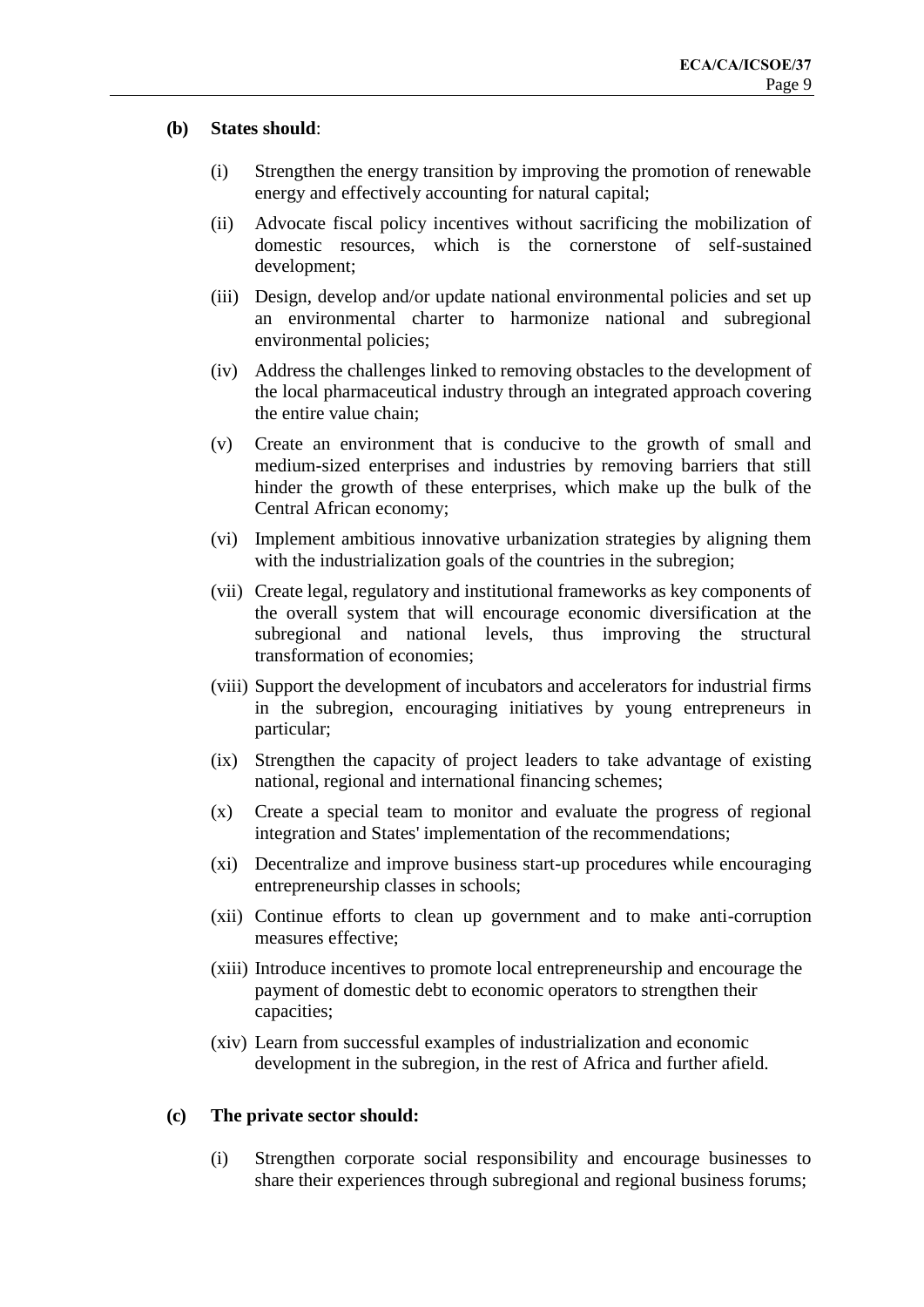- (ii) Promote artisanal businesses to support the local manufacturing of machine tools and capital goods;
- (iii) Contribute to subregional and national policymaking for industrial development and economic diversification;
- (iv) Raise awareness among the private sector of subregional and national industrial development and economic diversification policies;
- (v) Strengthen training in inclusive entrepreneurship.

### **(d) The regional economic communities should:**

- (i) Set up a consortium for natural capital evaluation and optimization to support diversification and industrialization;
- (ii) Encourage economic and environmental diplomacy at the subregional level to promote national champions that hold financing portfolios;
- (iii) Develop economic programmes for ecosystem services in Central Africa;
- (iv) Set a target date in the near future for making the free movement of people and goods effective, thus providing transformational leadership for effective economic diversification;
- (v) Develop a regional leadership approach based on the comparative advantages of each country;
- (vi) Create subregional special economic zones involving all community players, thus promoting better development of skills in Central Africa;
- (vii) Improve the quality of the subregion's infrastructure for transport, energy and new communications technology.

#### **(e) Civil society should:**

Show greater leadership to strengthen ethical aspects of the sustainability and inclusiveness of the subregional economic diversification model.

#### **(f) Universities and research centres should:**

- (i) Promote work related to natural capital and industrialization in Central Africa;
- (ii) Ensure that the curricula of higher education institutions are tailored to the actual needs of Central African economies.

#### **(g) All stakeholders should**:

Promote accountability at all levels of society to forge an effective coalition to support economic diversification in the subregion.